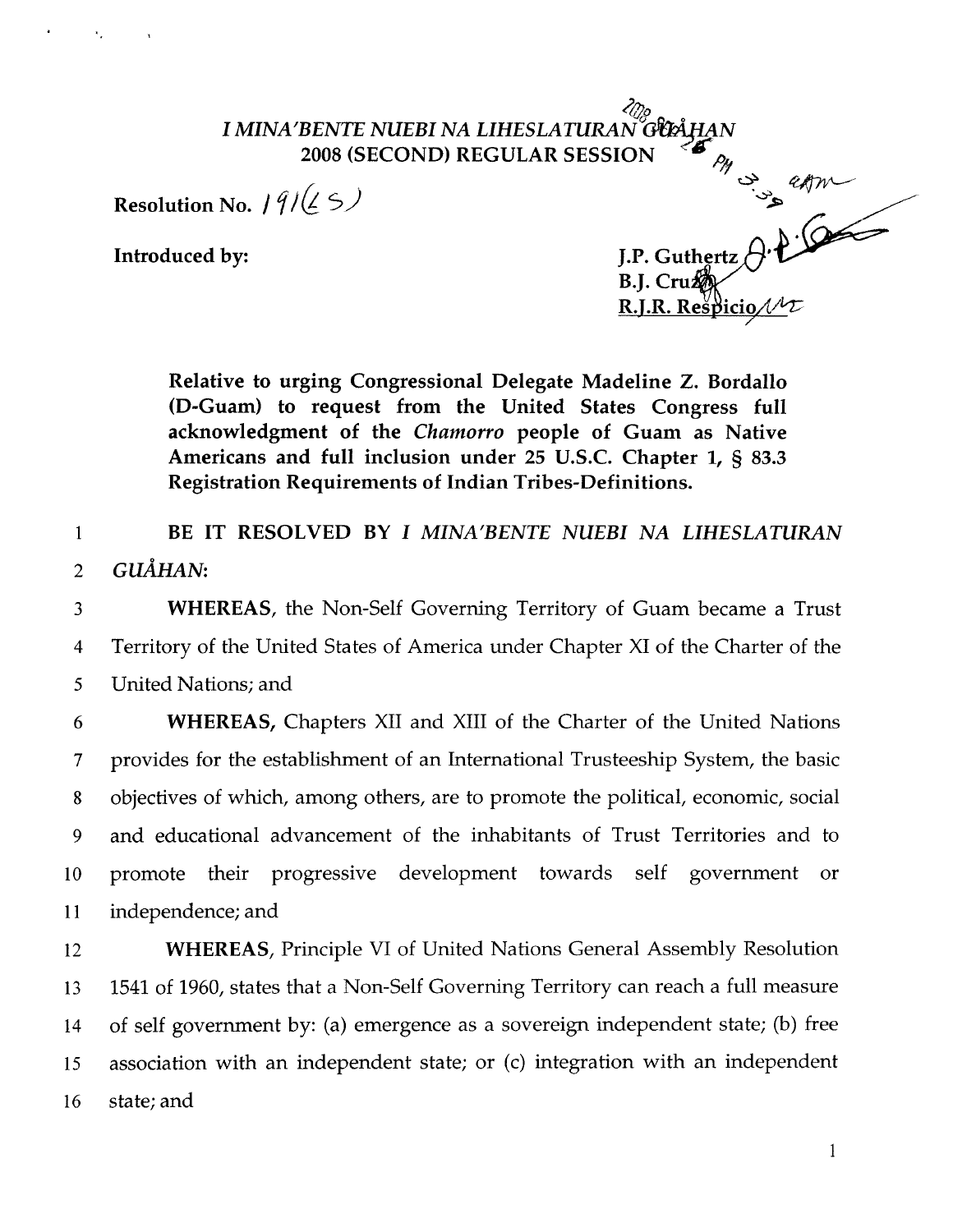WHEREAS, the United States of America is a signatory of the Charter of  $\mathbf{1}$ the United Nations; and  $\overline{2}$ 

 $\ell_{\rm m}$ 

WHEREAS, Chapter VIII "Equal Rights and Self Determination of 3 Peoples" of the Conference on Security and Cooperation in Europe's "Helsinki  $\overline{4}$ Accord," delineates that participating states will respect the equal rights of 5 peoples and their right to self determination, acting at all times in conformity 6 with the purposes and principles of the Charter of the United Nations; and  $\overline{7}$ 

WHEREAS, the United States of America is a signatory of the "Helsinki 8 9 Accord;" and

WHEREAS, as a colony of the United States, Guam was captured by the 10 Japanese at the onset of World War 11, and the naval and aerial bombardment by 11 the United States preceding the liberation of Guam more than two-and-a-half 12 years later caused irreversible ecological destruction; and 13

WHEREAS, the United States forgave the nation of Japan for the atrocities 14 committed against native inhabitants of Guam, the *Ckamorro* people, without 15 consideration of the *Chamorro* people or their land; and 16

WHEREAS, the *Chamorro* people do not enjoy full, equal rights, and 17 protection as constitutional citizens of the United States, under the Organic Act 18 of Guam; and 19

WHEREAS, the *Chamorro* people of Guam have had their lands unjustly 20 condemned by the United States; and 21

WHEREAS, the *Chamorro* people of Guam have been exposed to radiation 22 fall-out from atomic bomb tests conducted by the United States; and 23

WHEREAS, the *Chamorro* people of Guam where exposed to dichloro-24 diphenyl-trichloroethane (DDT) for over two decades by the United States; and 25

WHEREAS, the United States military's use, storage, and disposal of 26 hazardous materials, toxics, and contaminants within Guam without the free, 27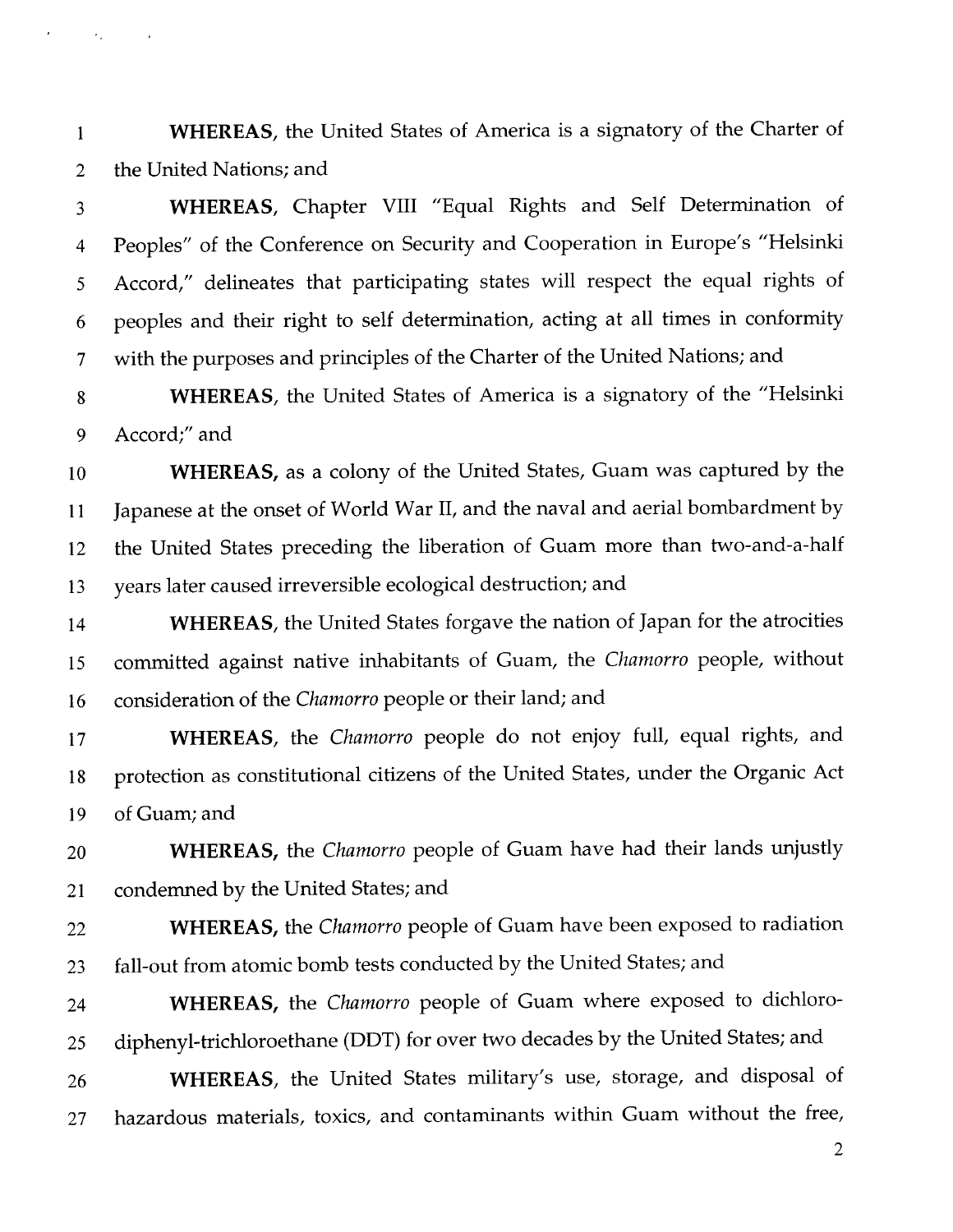prior and informed consent of the *Chamorro* people since World War 11, including  $\mathbf{1}$ Agent Orange, Agent Purple, dioxins, heavy metals, and Polychlorinated  $\overline{2}$ Biphenyls (PCBs), continues to negatively affect Guam's people and land, and 3 the effects of these hazardous materials, toxics, and contaminants within Guam  $\overline{4}$ 5 remain undocumented, untreated, and unmitigated; and

 $\epsilon_{\rm in}$ 

WHEREAS, the incidences of cancer in the *Chamorro* people of Guam are 6 far out of proportion to the incidences in non-contaminated areas, and naso- $\overline{7}$ pharyngeal cancer incidences far outweigh all other cancer incidences in Guam; 8 9 and

WHEREAS, the combination of radiation exposure, chemical 10 contamination, ecological destruction, and the uncontrolled introduction of 11 invasive species of plants, insects, and animals has destroyed the *Chamorro*  12 People of Guam's ability to sustain themselves through traditional means; and 13

WHEREAS, the formation of United States military installations and 14 Federal preserves has restricted the rights of the *Chamorro* people from the 15 16 harvesting of their natural resources; and

WHEREAS, restrictions were placed on studying and perpetuating the 17 history, culture, and language of the *Chmorro* people by the United States until 18 Congress' enactment of the Organic Act in 1950; and 19

WHEREAS, prior to 1962, a security clearance, requiring approval from 20 the United States appointed Governor of Guam, was needed to travel to and 21 from the island of Guam; and 22

WHEREAS, the United States has effectively denied Guam's request for 23 Commonwealth status; and 24

WHEREAS, Compacts of Free Association negotiated between the United 25 States and the Federated States of Micronesia, the Republic of Palau, and the 26

 $\overline{3}$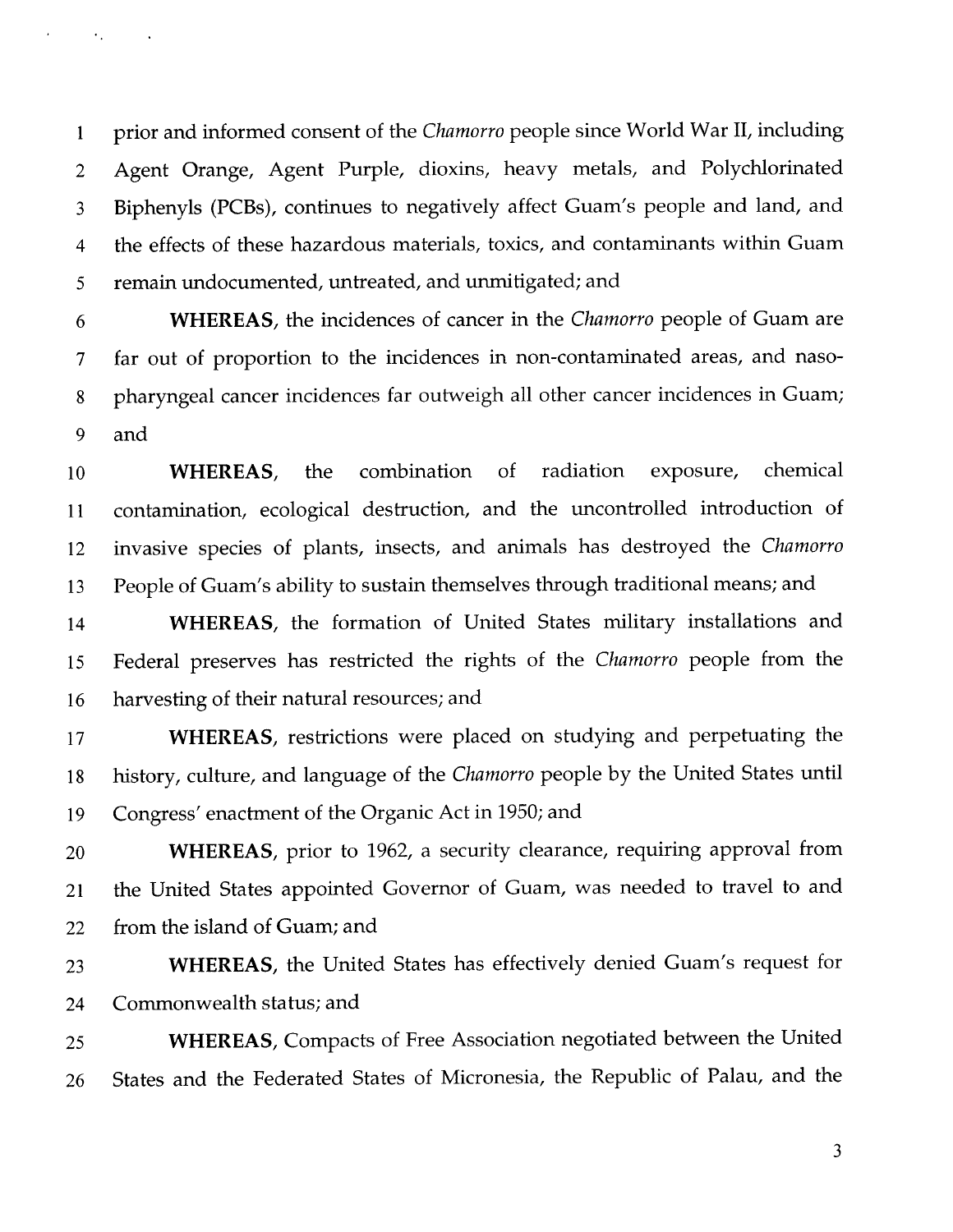Republic of the Marshall Islands without Guam's participation or input have  $\mathbf{1}$ resulted in an overwhelming influx of immigrants to the island of Guam; and  $\overline{2}$ 

 $\mathcal{F}_{\mathcal{A}}$ 

WHEREAS, a complete and independent study of the true impact that the 3 Compacts of Free Association have had on Guam's society and economy has  $\overline{4}$ 5 never been conducted, resulting in the Federal Government providing far less in Compact Impact funding than actually needed; and 6

WHEREAS, it is the intent of the Federal Government to undertake the  $\overline{7}$ largest military buildup in the history of the United States on the island of Guam 8 without adequately addressing Guam's infrastructure needs as they relate to this 9 10 endeavor; and

WHEREAS, the general contractors awarded Federal contracts for all 11 construction related to the United States military buildup in Guam are not from 12 Guam and currently there are no federal safeguards to ensure that contractors 13 performing construction relative to the buildup will be paying taxes to the 14 Government of Guam; and 15

WHEREAS, the majority of the *Chamorro* people of Guam are patriotic 16 statutory citizens of the United States; and 17

WHEREAS, Guam has the highest per capita enlistment rate in the United 18 States military and the highest per capita ratio of United States military veterans; 19 20 and

WHEREAS, *Chamorro* veterans in Guam are frustrated and dissatisfied 21 with the lack of services to which they are rightfully entitled; and 22

WHEREAS, the *Chamorro* people seek a relationship with the United States 23 24 based on mutual respect; and

WHEREAS, it is the wish of the *Chamorro* People of Guam to evolve 25 beyond the psychological stagnation of second class statutory citizens of the 26 27 United States; and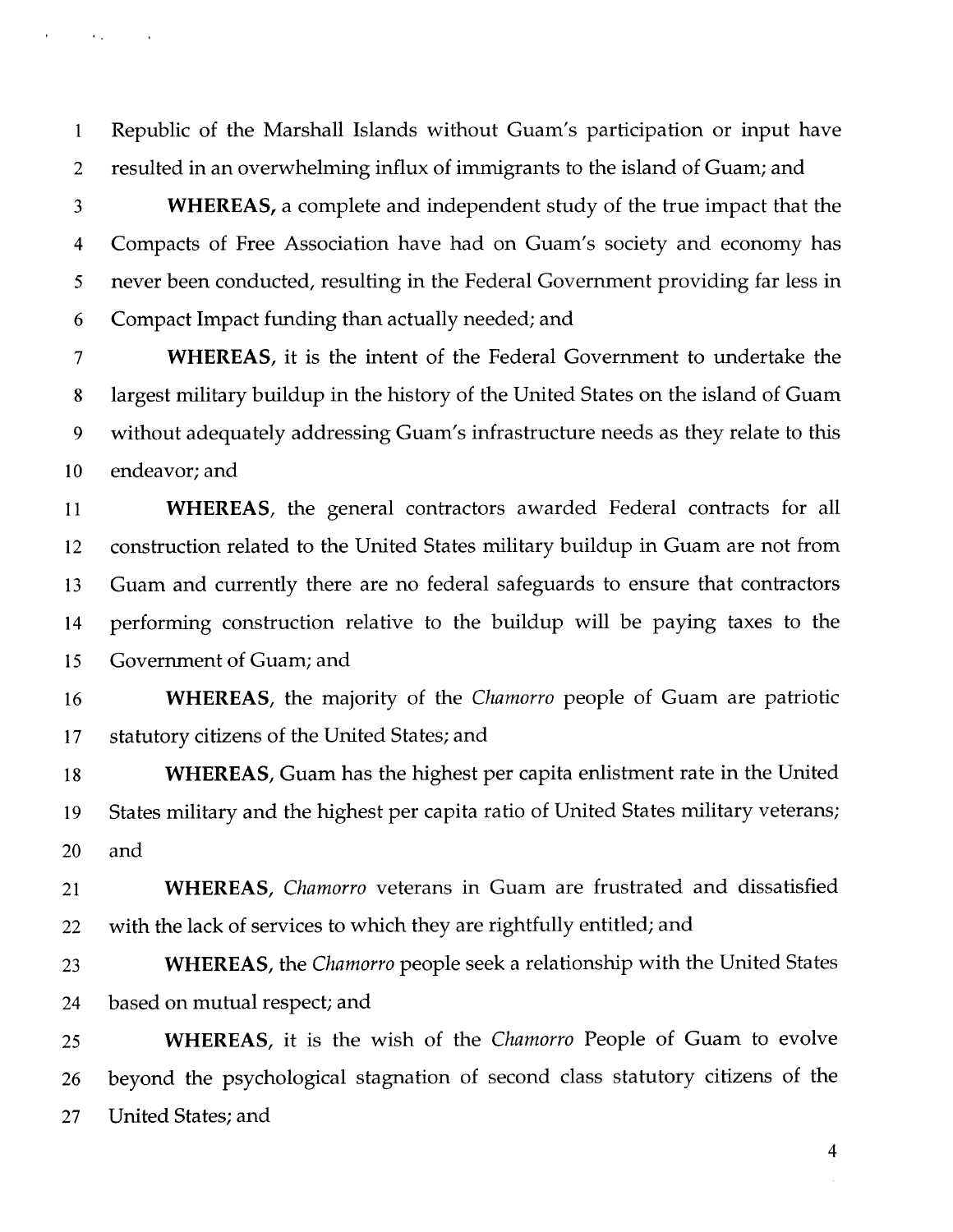WHEREAS, it is also the wish of the Chamorro people of Guam to regain  $\mathbf{1}$ their dignity and self respect as a people through equal Constitutional rights and  $\overline{2}$ protection; and  $\overline{3}$ 

 $\overline{4}$ WHEREAS, the Federal Register of September 7, 1995, Vol. 60.173 identified Chamorro of Guam as Native American Pacific Islanders; and 5

6 WHEREAS, 25 U.S.C. Chapter 43 includes Guam under definition of State;  $\overline{7}$ and

WHEREAS, an option available to Chamorro people of Guam which would 8 satisfy the obligations of the United States to the United Nations in regards to 9 Guam and the Charter of the United Nations would be to grant Chamorros of 10 11 Guam full and equal constitutional citizenship, and allow for the protection of the native rights of the Chamorro people of Guam by federal registration under 25 12 U.S.C. as a Native American Indian Tribe known as I' Chamorro Na Taotaogui; and 13 WHEREAS, the Non-Self Governing Territory of Guam remains an Un-14 Incorporated, Organized Trust Territory of the United States of America; now, 15 therefore, be it 16

RESOLVED, that I Mina'Bente Nuebi Na Liheslaturan Guåhan does hereby, 17 18 on behalf of the Chamorro people of Guam, request that the Honorable Madeline Z. Bordallo, Guam Delegate to the United States Congress, humbly request from 19 20 the Congress of the United States of America the full recognition of the Chamorro people of Guam as Native Americans and the amendment of 25 U.S.C. to include 21 22 Guam under Chapter 1, § 83.3 Definition, thereby affording the Chamorro people 23 of Guam the option for full integration and inclusion under 25 U.S.C. as a Native 24 American Indian Tribe, known as *I'* Chamorro Na Taotaogui; and be it further

RESOLVED, that the Speaker and the Secretary of I Liheslatura attest to, 25 the adoption hereof, and that copies of the same be thereafter transmitted to the 26 Honorable Madeleine Z. Bordallo, Guam Delegate to Congress; to the Secretary 27

**5**